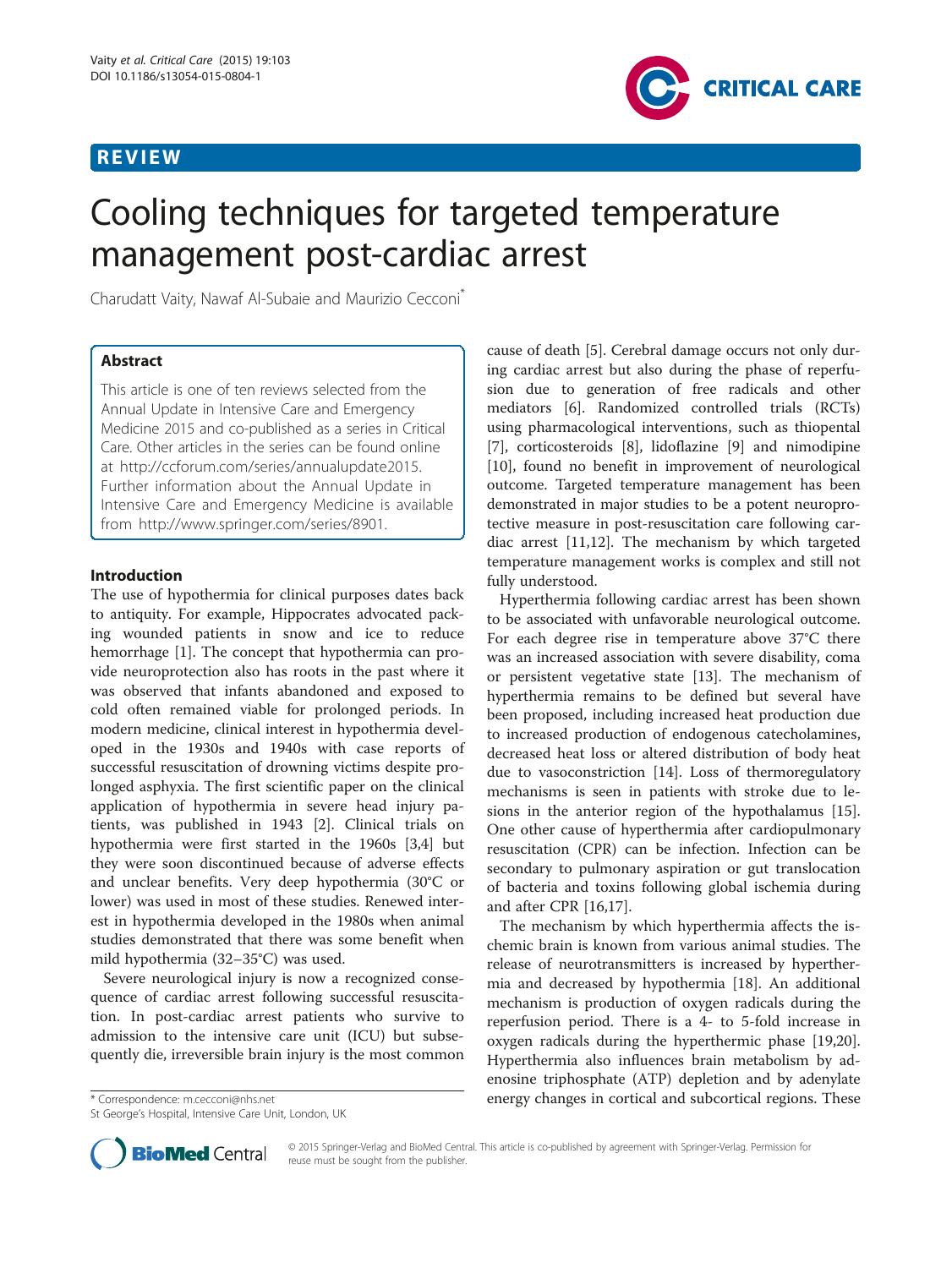changes in ATP metabolism in combination with metabolic insults are highly correlated with the release of endogenous glutamate and aspartate [[21\]](#page-4-0). Hyperthermia also markedly enhances calpain activation, which is a calcium-sensitive cysteine protease, and spectrin (microtubule-associated protein-2) proteolysis in cortical pyramidal neurons soon after the onset of reperfusion, an effect that becomes marked by 4 and 24 hours, in association with morphological evidence of irreversible neuronal injury [\[22](#page-4-0)].

There are several mechanisms by which targeted temperature management may improve neurological outcome when used after reperfusion. Hypothermia reduces the cerebral metabolic rate for oxygen  $(CMRO<sub>2</sub>)$  by 6% for every  $1^{\circ}$ C reduction in brain temperature >  $28^{\circ}$ C. This effect is partly due to reduced normal electrical activity [\[23\]](#page-4-0). Targeted temperature management is thought to suppress many of the chemical reactions associated with reperfusion injury. These reactions, as mentioned previously, are associated with hyperthermia and include free radical production, excitatory amino acid release, and calcium shifts, which can in turn lead to mitochondrial damage and apoptosis. Hypothermia attenuates pro-apoptotic signals, such as cytochrome c release, Fas and Bax upregulation, and caspase activation and activates antiapoptotic mechanisms, such as the Erk1/2 pathway and the Akt pathway [[24](#page-4-0)]. The expression of p53 is enhanced by hypothermia, promoting repair after focal ischemia [[25](#page-4-0)]. The levels of neuron-specific enolase, a marker of neuron death, are also reduced in patients treated with hypothermia following CPR [\[26\]](#page-4-0).

Rapid rewarming exaggerates neural injury partly by modulating cellular and molecular mechanisms, as discussed above. In experimental models of traumatic brain injury (TBI) and stroke, rapid rewarming led to loss of cerebral autoregulation. Controlled rewarming, as in targeted temperature management, protects vascular reactivity and also reduces the oxygen radical-mediated endothelial and smooth muscle cell injury in brain vessels [[27](#page-4-0),[28\]](#page-4-0).

Targeted temperature management aims to attenuate this secondary cascade of events and to prevent or minimize the impact of this secondary injury mechanism [[29-31](#page-4-0)]. Targeted temperature management has become standard therapy following cardiac arrest. It is recommended by major organizations providing resuscitation guidelines, including the European Resuscitation Council, International Liaison Committee on Resuscitation (ILCOR) and American Heart Association [\[32,33\]](#page-4-0).

The term 'targeted temperature management' has replaced 'therapeutic hypothermia' or 'mild hypothermia' to emphasizethe importance of defining a complete temperature profile. Manipulating the body temperature, intentionally, has become oneof the treatment strategies with an impact on outcome post-cardiac arrest. Targeted temperature management can be dividedinto three phases:

- 1) intentional change from current temperature to lower temperature – 'induction';
- 2) maintenance of that temperature for a time 'maintenance'; and
- 3) change to a new temperature value by increase in temperature at a specific rate to a normothermic target – 'rewarming'.

In earlier studies, there was emphasis on rapid introduction of cooling [[34](#page-4-0)], but a recent RCT did not demonstrate any benefit in terms of speed to achieve therapeutic hypothermia in comparison to targeted temperature management [\[11\]](#page-4-0). Induction of hypothermia is not easy and can be associated with complications, including decreased cardiac output, arrhythmias, bleeding diathesis, electrolyte disturbances, and insulin resistance. Therefore, cooling should be achieved in an easy, controllable manner. The emphasis of targeted temperature management is tight maintenance of temperature.

### Cooling techniques

Currently available cooling techniques can be divided into three main categories:

- 1) Conventional cooling techniques
- 2) Surface cooling systems
- 3) Intravascular cooling systems.

#### Conventional cooling systems

Cold saline, crushed ice or ice bags have been used as the easiest way to induce hypothermia. Cold saline infusion has been shown to be effective in inducing hypothermia but not so effective in maintaining target temperature [\[35\]](#page-4-0). The main advantages of cold intravenous fluid are its easy availability and low cost. Volumes of up to two liters of intravenous fluids can be safely administered post-cardiac arrest [[36](#page-4-0)]. Some studies have shown that saline or Ringer's lactate in combination with ice bags can achieve acceptable reductions in temperature [[37\]](#page-4-0).

Conventional cooling methods, in addition to being useful and cost-effective for the induction of hypothermia, can be used as adjuncts to other more advanced cooling devices [[38](#page-4-0)]. The disadvantages of using conventional cooling techniques are that they are labor intensive; moreover, unintentional cooling below target temperature is common and can have deleterious effects [\[39\]](#page-4-0). Conventional cooling systems are also less effective at maintaining temperature when compared to surface or intravascular cooling systems [\[40\]](#page-4-0).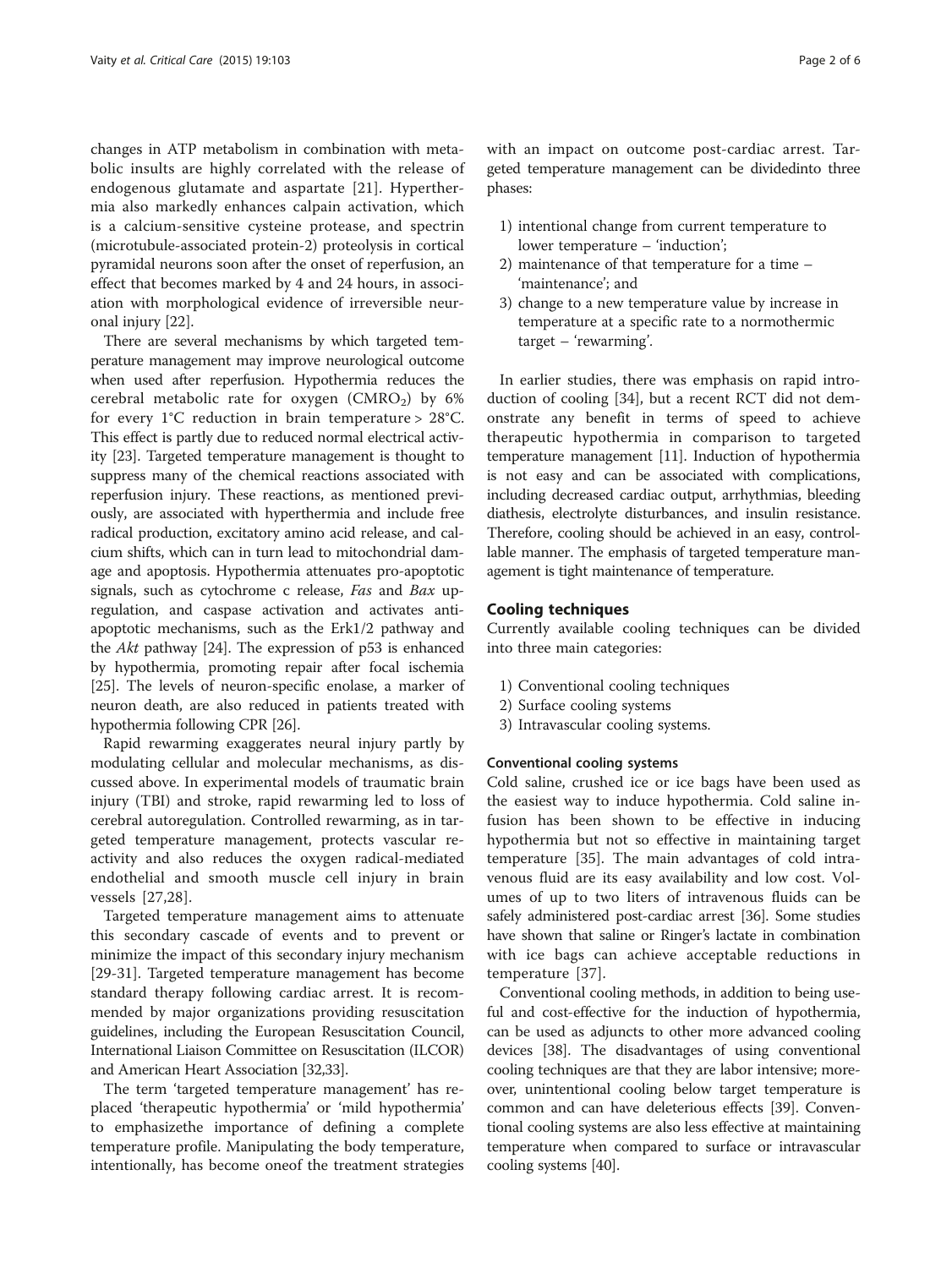#### Surface cooling systems

Surface cooling systems work by circulating cold fluid or cold air through blankets or pads that are wrapped around the patient. There is a range of products currently available, including cooling blankets (Curewrap™ with CritiCool by MTRE, Yavne, Israel; Kool-Kit® with Blanketrol III, by Cincinnati Sub-Zero, Cincinnati, OH) and surface pads (InnerCool STX by Philips, Best, Netherlands; Artic Sun® by Medivance, Louisville, CO) (Table 1). A study comparing the Cincinnati Sub-Zero system, a water-circulating cooling blanket, to the Medivance Artic Sun® hydrogel-coated water-circulating energy transfer pads, showed that the pads were superior in controlling fever in critically ill neurologic patients [[41\]](#page-4-0). A study comparing the Arctic Sun surface system with the invasive intravascular Coolgard (Zoll, Chelmsford, MA) system in post-cardiac arrest patients showed similar survival to hospital discharge and comparable neurologic function at follow-up. Interpretation of device efficacy (cooling/rate), though, was limited by concurrent use of cold saline and ice bags [[42\]](#page-4-0). The EMCOOLS cooling system (Vienna, Austria) uses adhesive non-invasive HypoCarbon® pads with a carbon-based cooling gel and provides cooling rates of 3.5°C/h. There is no feedback system or computer control. The technology uses the thermal conductivity properties of the carbon-based gel to provide a highly effective cooling rate. Because if its ease of application and high cooling rate it can be used in the prehospital setting [\[43](#page-4-0)].

The advantages with using surface systems are ease of application and rapid initiation of treatment. Most of the devices have computerized auto-feedback mechanisms allowing the user to set target temperature and the system modifies the water temperature using the feedback from patient's skin and core temperature sensors.

The disadvantages of these systems are rare risk of skin burns and skin irritation [[44\]](#page-4-0). The initiation of hypothermia varies between different devices and can range from 2–8 hours. Maintenance of temperature may also be difficult. Shivering is more commonly seen with surface systems than with other systems [[41\]](#page-4-0), which may necessitate the use of muscle relaxants.

#### Intravascular cooling systems

There are two devices currently available on the market: Thermoguard XP temperature management system (Zoll) and InnerCool RTx with Accutrol catheter (Philips).

The Thermoguard XP system uses percutaneously placed central venous catheters, which can be placed in subclavian, internal jugular or femoral veins. Temperature control is achieved by circulating cool or warm saline in a closed loop through the catheter's balloon [[45](#page-4-0)]. Zoll offers different types of catheters, which can be used to adapt to different clinical needs (Table [2\)](#page-3-0).

The InnerCool RTx endovascular cooling system uses a specific catheter, Accutrol, which has an integrated temperature sensor for precise control of temperature in all three phases of temperature management, without the possibility of lag in core temperature measurement that may be inherent with rectal or bladder temperature probes. There is no additional central venous access provided with the catheter [\[46](#page-4-0)].

Both these systems have computerized temperature control with an auto-feedback mechanism. The intravascular cooling systems provide precise temperature control during maintenance and rewarming phases of temperature management. There are fewer incidences of failure to reach target temperature and less overcooling than with other systems. There is also less shivering compared to surface devices [[47](#page-4-0)]. Despite these advantages, however, there was no difference in outcome when compared to surface cooling systems [[48](#page-4-0)]. There is an added risk of catheter-related bloodstream infection, venous thrombosis and complications related to insertion of intravascular lines.

#### Other cooling methods

An extracorporeal cooling method using KTEK-3 (Kawasumi, Tokyo, Japan) has been used in postcardiac arrest patients in Japan [\[49](#page-4-0)]. This technique can only be employed in places where an extracorporeal device is available and needs trained personnel to deliver care. RhinoChill® is a novel intranasal cooling system, designed to provide early and rapid initiation of patient cooling [[50\]](#page-4-0). It was shown to effectively reduce temperature in pre-hospital intra-arrest patients [[51](#page-4-0)]. There is no temperature feedback mechanism and the main

#### Table 1 Surface cooling devices

| Company        | <b>Device</b> | Type of cooling | Salient feature                               | Auto-feedback |
|----------------|---------------|-----------------|-----------------------------------------------|---------------|
| <b>MTRE</b>    | CritiCool     | Surface blanket | Water-filled body shaped wrap covers the skin | Yes           |
| Philips        | InnerCool STX | Surface pads    | Non-adhesive surface pads                     | Yes           |
| <b>EMCOOLS</b> | Flexipads     | Surface pads    | Hypocarbon-based pads                         | Νo            |
| C.R. Bard      | ArticSun      | Surface pads    | Adhesive pads                                 | Yes           |

This table shows commonly available devices and is by no means complete.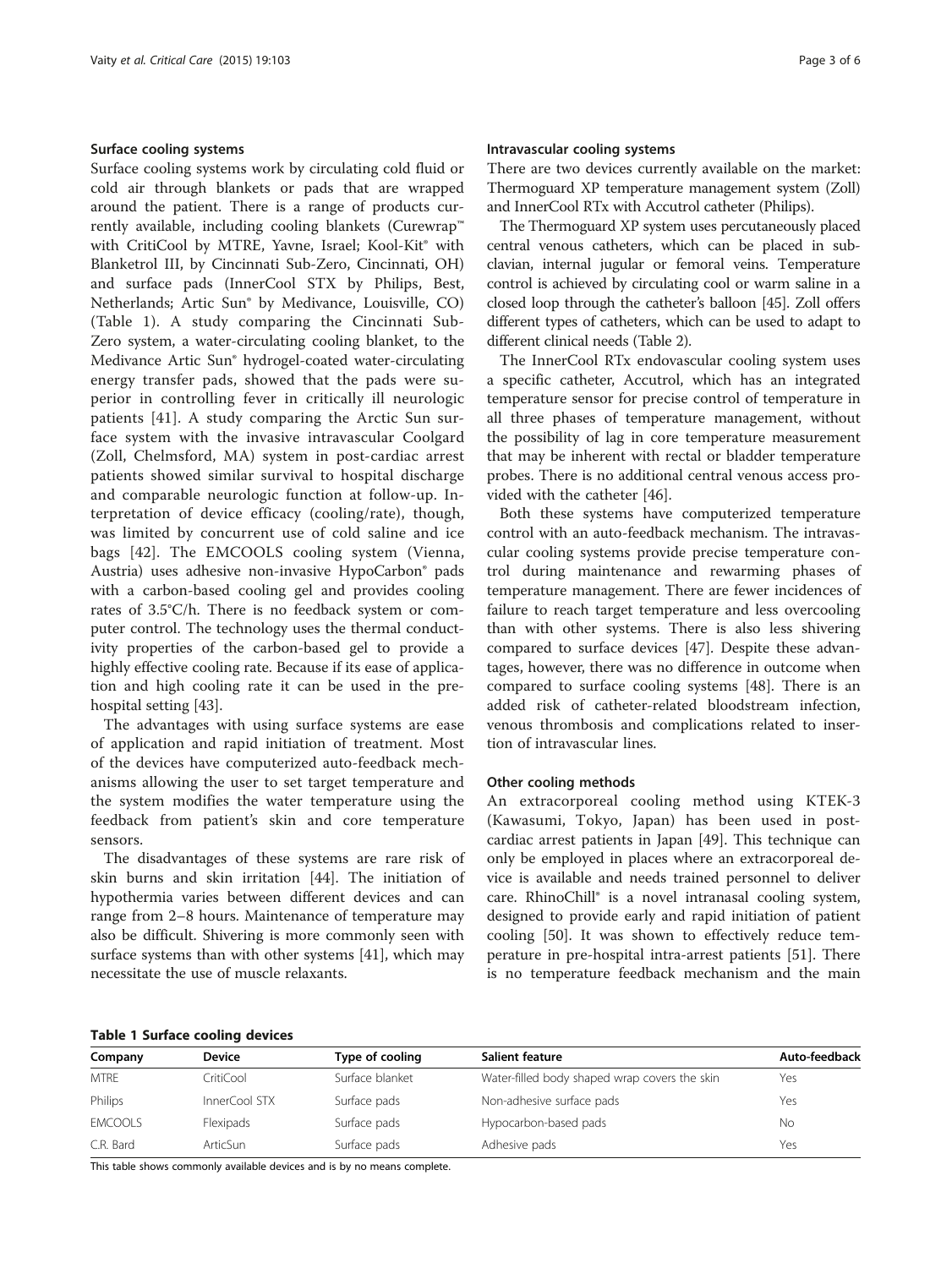| Catheter name                    | Cool line®                          | Solex <sup>®</sup> | <b>ICY®</b>      | Quattro® |
|----------------------------------|-------------------------------------|--------------------|------------------|----------|
| Number of heat exchange balloons |                                     | Serpentine balloon |                  | 4        |
| Number of infusion lumens        |                                     |                    |                  |          |
| Insertion site                   | Subclavian Internal jugular Femoral | Internal jugular   | Femoral          | Femoral  |
| Length                           | $22 \, \text{cm}$                   | $25 \text{ cm}$    | 38 <sub>cm</sub> | 45 cm    |

<span id="page-3-0"></span>Table 2 Catheter specifications for the Thermoguard XP system (Zoll)

Adapted from Zoll Catheter Specification Sheet [\[45](#page-4-0)].

application of this device is in the pre-hospital setting for induction of hypothermia.

There have been case reports on the use of continuous renal replacement therapy (CRRT) for induction and maintenance of hypothermia [[52,53\]](#page-4-0). Selective brain cooling by hypothermic retrograde jugular vein flush and intranasally has been investigated in animal models and this may be relevant in conditions where whole body hypothermia may be detrimental, such as cardiac arrest associated with polytrauma [[54,55\]](#page-4-0). Further investigations are being conducted into use of intrapulmonary perflurochemical fluids for induction and maintenance of hypothermia and also to support gas exchange and pulmonary structure [[56](#page-4-0)]. The esophageal route is also being investigated, because of the close proximity of the esophagus to blood flow from the heart and great vessels. Initial animal and mathematical studies have shown that the esophageal route is safe and effective for inducing, maintaining and reversing hypothermia [[57,58\]](#page-5-0).

#### Conclusion

Various cooling methods and techniques are currently available to achieve targeted temperature management. There are three phases of targeted temperature management: Induction, maintenance and rewarming. Different cooling methods vary in their effectiveness for each phase of cooling. The most beneficial time to commence hypothermia is debatable. The current recommendation by ILCOR is to start hypothermia as soon as possible and to aim for a temperature between 32–34°C. However, a recently concluded RCT showed no evidence to support inducing hypothermia, but an emphasis on maintenance of temperature and avoiding pyrexia; there was also no association of time to target temperature and neurological outcome [[11](#page-4-0)].

A study comparing different cooling methods in ICU patients concluded that water circulating blankets, gelpads and intravascular devices are almost equivalent for inducing hypothermia but intravascular devices are superior in maintaining target temperature [\[40](#page-4-0)]. The performances of the different devices may change as technology evolves; however, each method has its own limitations and the combination of conventional methods and automatic computer-processed feedback devices seems a safe option.

Temperature management is no longer just a question of whether a patient is cool, but has evolved into a complex treatment management procedure. It is, therefore, paramount to ensure precise control of temperature during all three phases of temperature management, especially during the phase of rewarming during which a passive, uncontrolled rise in temperature can be deleterious to the patient. The development of different devices aimed at greater precision in monitoring and managing temperature in cardiac arrest patients will help to make treatment safe and easy.

This review on the different cooling methods is written at a time where news on targeted temperature management breaks daily and, therefore, cannot claim to be complete but rather a snap shot in a rapidly developing field. With so many different devices available and the likelihood of new devices emerging, the device used should be selected according to its ability to effectively maintain temperature within the therapeutic range with the fewest possible adverse effects while being as minimally invasive as possible.

#### Abbreviations

ATP: Adenosine triphosphate; CMRO<sub>2</sub>: Cerebral metabolic rate for oxygen; CRRT: Continuous renal replacement therapy; ICU: Intensive care unit; ILCOR: International liaison committee on resuscitation; RCT: Randomized controlled trial.

#### Competing interests

The authors declare that they have no competing interests.

#### Declarations

The publication charges for this article were funded by the corresponding author's institution.

#### Published online: 16 March 2015

#### References

- Hippocrates (460–375 BC) De Vetere Medicina.
- 2. Fay T. Observations on generalized refrigeration in cases of severe cerebral trauma. Assoc Res Nerv Ment Dis Proc. 1943;24:611–9.
- 3. Rosomoff HL, Safar P. Management of the comatose patient. Clin Anes. 1965;1:244–58.
- 4. Lazorthes G, Campan L. Moderate hypothermia in the treatment of head injuries. Clin Neurosurg. 1964;12:293–9.
- 5. Laver S, Farrow C, Turner D, Nolan J. Mode of death after admission to an intensive care unit following cardiac arrest. Intensive Care Med. 2004;30:2126–8.
- 6. Negovsky VA. Postresuscitation disease. Crit Care Med. 1988;16:942–6.
- 7. Brain Resuscitation Clinical Trial I Study Group. Randomized clinical study of thiopental loading in comatose survivors of cardiac arrest. N Engl J Med. 1986;314:397–403.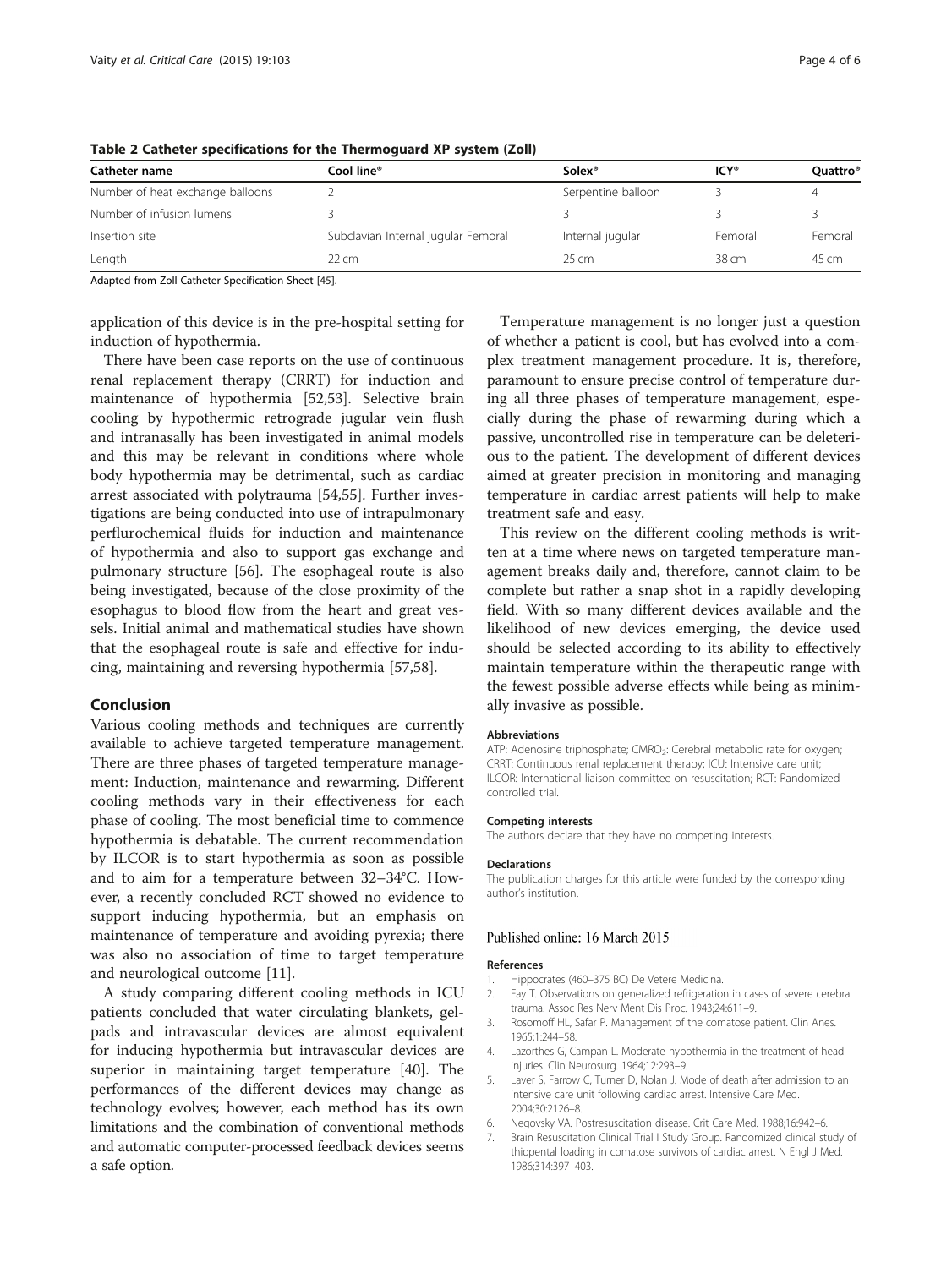- <span id="page-4-0"></span>8. Jastremski M, Sutton-Tyrrell K, Vaagenes P. Glucocorticoid treatment does not improve neurological recovery following cardiac arrest. JAMA. 1989;262:3427–30.
- 9. Abramson N. A randomized clinical-study of a calcium-entry blocker (lidoflazine) in the treatment of comatose survivors of cardiac-arrest. N Engl J Med. 1991;324:1225–31.
- 10. Roine R, Kaste M, Kinnunen A, et al. Nimodipine after resuscitation from out-of-hospital ventricular-fibrillation – a placebo-controlled, double-blind randomized trial. JAMA. 1990;264:3171–7.
- 11. Nielsen N, Wetterslev J, Cronberg T. Targeted temperature management at 33 C versus 36 C after cardiac arrest. N Engl J Med. 2013;369:2197–206.
- 12. The Hypothermia after Cardiac Arrest Study Group. Mild therapeutic hypothermia to improve the neurologic outcome after cardiac arrest. N Engl J Med. 2002;346:549–56.
- 13. Zeiner A, Holzer M, Sterz F. Hyperthermia after cardiac arrest is associated with an unfavorable neurologic outcome. Arch Intern Med. 2001;161:2007–12.
- 14. Safar P. Resuscitation from clinical death: pathophysiologic limits and therapeutic potentials. Crit Care Med. 1988;16:923–41.
- 15. Powers JH, Scheld WM. Fever in neurologic diseases. Infect Dis Clin North Am. 1996;10:45–66.
- 16. Sterz F, Safar P, Diven W, et al. Detoxification with hemabsorption after cardiac arrest does not improve neurologic recovery. Review and outcome study in dogs. Resuscitation. 1993;25:137–60.
- 17. Stone BJ, Chantler PJ, Baskett PJF. The incidence of regurgitation during cardiopulmonary resuscitation: a comparison between the bag valve mask and laryngeal mask airway. Resuscitation. 1998;38:3–6.
- 18. Sternau L, Globus MYT, Dietrich WD, Martinez E, Busto R, Ginsberg MD. Ischemia-induced neurotransmitter release: effects of mild intraischemic hyperthermia. In: Globus M, Dietrich WD, editors. The Role of Neurotransmitters in Brain Injury. New York: Plenum Press; 1992. p. 33–8.
- 19. Globus MY, Busto R, Lin B, et al. Detection of free radical activity during transient global ischemia and recirculation: Effects of intraischemic brain temperature modulation. J Neurochem. 1995;65:1250–6.
- 20. Kil HY, Zhang J, Piantadosi CA. Brain temperature alters hydroxyl radical production during cerebral ischemia/reperfusion in rats. J Cereb Blood Flow Metab. 1996;16:100–6.
- 21. Madl JE, Allen DL. Hyperthermia depletes adenosine triphosphate and decreases glutamate uptake in rat hippocampal slices. Neuroscience. 1995;69:395–405.
- 22. Morimoto T, Ginsberg MD, Dietrich WD, Zhao W. Hyperthermia enhances spectrin breakdown in transient focal cerebral ischemia. Brain Res. 1997;746:43–51.
- 23. Steen PA, Newberg L, Milde JH, Michenfelder JD. Hypothermia and barbiturates: individual and combined effects on canine cerebral oxygen consumption. Anesthesiology. 1983;58:527–32.
- 24. Han HS, Park J, Kim J, Suk K, Molecular and cellular pathways as a target of therapeutic hypothermia: pharmacological aspect. Curr Neuropharmacol. 2012;10:80–7.
- 25. Tomasevic G, Kamme F, Stubberöd P, et al. The tumor suppressor p53 and its response gene p21WAF1/Cip1 are not markers of neuronal death following transient global cerebral ischemia. Neuroscience. 1999;90:781–92.
- 26. Rundgren M, Karlsson T, Nielsen N, et al. Neuron specific enolase and S-100B as predictors of outcome after cardiac arrest and induced hypothermia. Resuscitation. 2009;80:784–9.
- 27. Povlishock JT, Wei EP. Posthypothermic rewarming considerations following traumatic brain injury. J Neurotrauma. 2009;26:333–40.
- 28. Linares G, Mayer SA. Hypothermia for the treatment of ischemic and hemorrhagic stroke. Crit Care Med. 2009;37:S243–9.
- 29. Andrews PJD, Sinclair HL, Battison CG, et al. European society of intensive care medicine study of therapeutic hypothermia (32–35 °C) for intracranial pressure reduction after traumatic brain injury (the Eurotherm3235Trial). Trials. 2011;12:8.
- 30. Benz-Woerner J, Delodder F, Benz R, Cueni-Villoz N. Body temperature regulation and outcome after cardiac arrest and therapeutic hypothermia. Resuscitation. 2012;83:338–42.
- 31. Polderman KH, Herold I. Therapeutic hypothermia and controlled normothermia in the intensive care unit: Practical considerations, side effects, and cooling methods. Crit Care Med. 2009;37:1101–20.
- 32. Peberdy MA, Callaway CW, Neumar RW, et al. Part 9: post-cardiac arrest care: 2010 American Heart Association Guidelines for Cardiopulmonary

Resuscitation and Emergency Cardiovascular Care. Circulation. 2010;122:S768–86.

- 33. Nolan JP, Neumar RW, Adrie C, et al. Post-cardiac arrest syndrome: Epidemiology, pathophysiology, treatment, and prognostication. Resuscitation. 2008;79:350–79.
- 34. Bernard SA, Mac Jones BC, Horne MK. Clinical trial of induced hypothermia in comatose survivors of out-of-hospital cardiac arrest. Ann Emerg Med. 1997;30:146–53.
- 35. Kliegel A, Janata A, Wandaller C, et al. Cold infusions alone are effective for induction of therapeutic hypothermia but do not keep patients cool after cardiac arrest. Resuscitation. 2007;73:46–53.
- 36. Kim F, Olsufka M, Carlbom D, et al. Pilot study of rapid infusion of 2 L of 4 C normal saline for induction of mild hypothermia in hospitalized, comatose survivors of out-of-hospital cardiac arrest. Circulation. 2005;112:715–9.
- 37. Larsson I, Wallin E, Rubertsson S. Cold saline infusion and ice packs alone are effective in inducing and maintaining therapeutic hypothermia after cardiac arrest. Resuscitation. 2010;81:15–9.
- 38. Kliegel A, Losert H, Sterz F, et al. Cold simple intravenous infusions preceding special endovascular cooling for faster induction of mild hypothermia after cardiac arrest – a feasibility study. Resuscitation. 2005;64:347–51.
- 39. Merchant RM, Abella BS, Peberdy MA, et al. Therapeutic hypothermia after cardiac arrest: Unintentional overcooling is common using ice packs and conventional cooling blankets. Crit Care Med. 2006;34:S490–4.
- 40. Hoedemaekers C, Ezzahti M, Gerritsen A. Comparison of cooling methods to induce and maintain normo-and hypothermia in intensive care unit patients: a prospective intervention study. Crit Care. 2007;11:R91.
- 41. Mayer SA, Kowalski RG, Presciutti M, et al. Clinical trial of a novel surface cooling system for fever control in neurocritical care patients. Crit Care Med. 2004;32:2508–15.
- 42. Tømte Ø, Drægni T, Mangschau A, et al. A comparison of intravascular and surface cooling techniques in comatose cardiac arrest survivors. Crit Care Med. 2011;39:443–9.
- 43. EMCOOL. Available at:<http://www.emcools.com/en/home.aspx>
- 44. Varon J, Acosta P, Wintz R, Mendoza N. Unusual side effect from hydrogel pads during therapeutic hypothermia. Resuscitation. 2008;78:248–9.
- 45. IVTM Intravascular Temperature Management Catheter Specifications. [http://www.zoll.com/uploadedFiles/Public\\_Site/Products/Catheters/](http://www.zoll.com/uploadedFiles/Public_Site/Products/Catheters/Catheters_spec_sheet.pdf) [Catheters\\_spec\\_sheet.pdf](http://www.zoll.com/uploadedFiles/Public_Site/Products/Catheters/Catheters_spec_sheet.pdf). Accessed Nov 2014
- 46. High performance temperature management RTx Endovascular and STx Surface Cooling Systems. [http://incenter.medical.philips.com/doclib/](http://incenter.medical.philips.com/doclib/enc/6293662/Philips_InnerCool_Advanced_Temperature_Modulation_Therapy_-_Enhancing_patient_care.pdf%3ffunc%3ddoc.Fetch%26nodeid%3d6293662%26vernum%3d4) enc/6293662/Philips\_InnerCool\_Advanced\_Temperature\_Modulation [Therapy\\_-\\_Enhancing\\_patient\\_care.pdf%3ffunc%3ddoc.Fetch%26nodeid](http://incenter.medical.philips.com/doclib/enc/6293662/Philips_InnerCool_Advanced_Temperature_Modulation_Therapy_-_Enhancing_patient_care.pdf%3ffunc%3ddoc.Fetch%26nodeid%3d6293662%26vernum%3d4) [%3d6293662%26vernum%3d4](http://incenter.medical.philips.com/doclib/enc/6293662/Philips_InnerCool_Advanced_Temperature_Modulation_Therapy_-_Enhancing_patient_care.pdf%3ffunc%3ddoc.Fetch%26nodeid%3d6293662%26vernum%3d4). Accessed Nov 2014
- 47. Lyden ARL, Ng K, et al. Intravascular cooling in the treatment of stroke (ICTuS): Early clinical experience. J Stroke Cerebrovasc Dis. 2005;14:107–14.
- 48. Gillies M, Pratt R, Whiteley C, et al. Therapeutic hypothermia after cardiac arrest: a retrospective comparison of surface and endovascular cooling techniques. Resuscitation. 2010;81:1117–22.
- 49. Soga T, Nagao K, Kikushima K, et al. Mild therapeutic hypothermia using extracorporeal cooling method in comatose survivors after out-of-hospital cardiac arrest. Circulation. 2006;114:II\_1190.
- 50. Rhinochill Advantage. Available at: [http://www.benechill.com/wp/rhinochill](http://www.benechill.com/wp/rhinochill-trade/ems-use/)[trade/ems-use/.](http://www.benechill.com/wp/rhinochill-trade/ems-use/) Accessed Nov 2014.
- 51. Castrén M, Nordberg P, Svensson L, et al. Intra-arrest transnasal evaporative cooling: a randomized, prehospital, multicenter study (PRINCE: Pre-ROSC IntraNasal Cooling Effectiveness. Circulation. 2010;122:729–36.
- 52. Ma Y, Ning B, Cao W, et al. Good neurologic recovery after cardiac arrest using hypothermia through continuous renal replacement therapy. Am J Emerg Med. 2013;31:1720.e1–3.
- 53. Karacan H, Valentin A, Carl P. Mild therapeutic hypothermia after cardiac arrest through continuous dialysis. Ugeskr Laeger. 2009;171:1396–400.
- 54. Wen Y, Huang M, Lin M. Rapid brain cooling by hypothermic retrograde jugular vein flush. J Trauma. 2005;58:577–81.
- 55. Covaciu L, Allers M, Enblad P, Lunderquist A. Intranasal selective brain cooling in pigs. Resuscitation. 2008;76:83–8.
- 56. Yang S, Jeng M, McShane R, et al. Cold perfluorochemical-induced hypothermia protects lung integrity in normal rabbits. Biol Neonate. 2005;87:60–5.